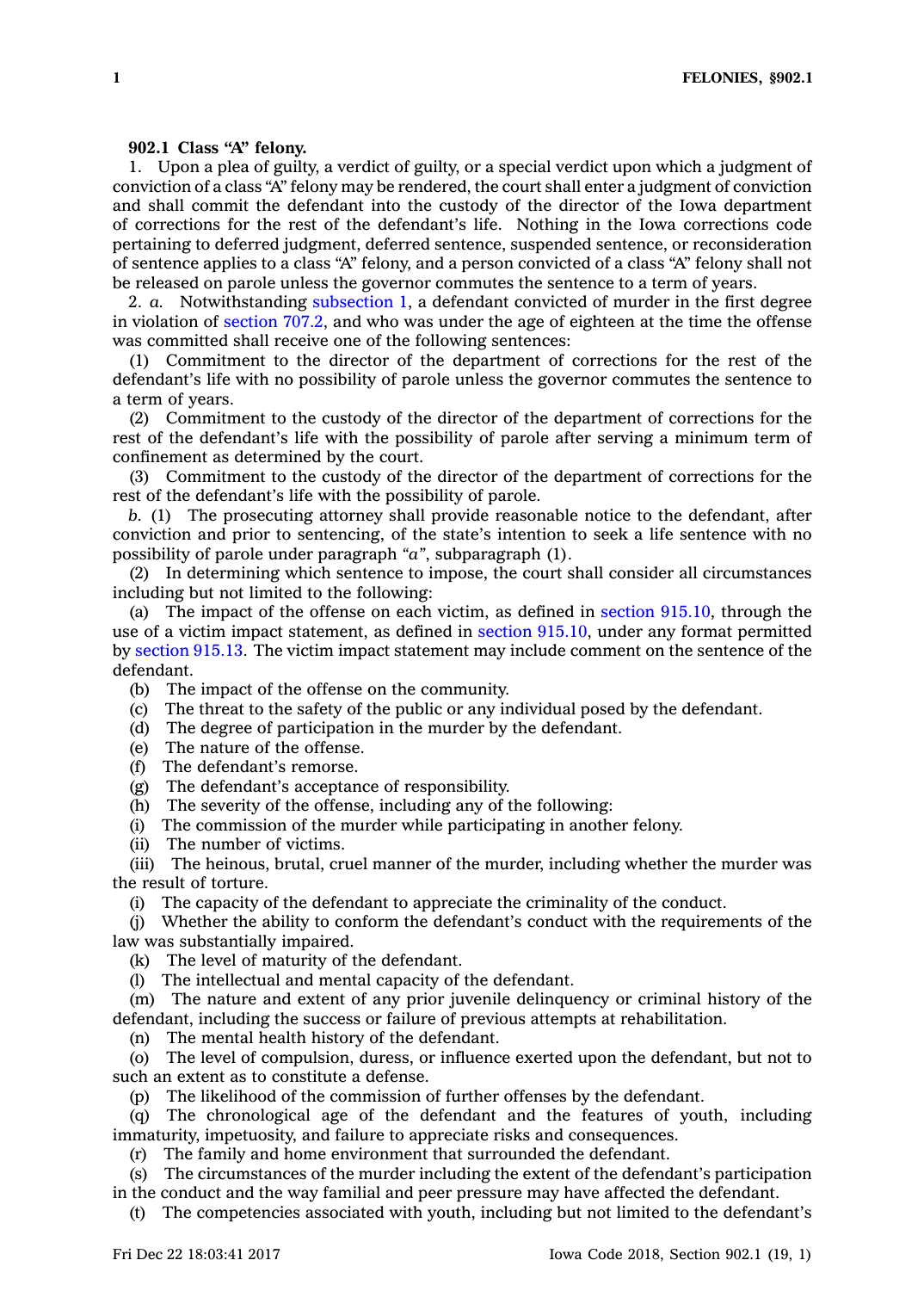inability to deal with peace officers or the prosecution or the defendant's incapacity to assist the defendant's attorney in the defendant's defense.

(u) The possibility of rehabilitation.

(v) Any other information considered relevant by the sentencing court.

3. *a.* Notwithstanding [subsections](https://www.legis.iowa.gov/docs/code/902.1.pdf) 1 and 2, <sup>a</sup> defendant convicted of <sup>a</sup> class "A" felony, other than murder in the first degree in violation of [section](https://www.legis.iowa.gov/docs/code/707.2.pdf) 707.2, and who was under the age of eighteen at the time the offense was committed shall receive one of the following sentences:

(1) Commitment to the custody of the director of the department of corrections for the rest of the defendant's life with the possibility of parole after serving <sup>a</sup> minimum term of confinement as determined by the court.

(2) Commitment to the custody of the director of the department of corrections for the rest of the defendant's life with the possibility of parole.

*b.* In determining which sentence to impose, the court shall consider all circumstances including but not limited to the following:

(1) The impact of the offense on each victim, as defined in section [915.10](https://www.legis.iowa.gov/docs/code/915.10.pdf), through the use of <sup>a</sup> victim impact statement, as defined in section [915.10](https://www.legis.iowa.gov/docs/code/915.10.pdf), under any format permitted by [section](https://www.legis.iowa.gov/docs/code/915.13.pdf) 915.13. The victim impact statement may include comment on the sentence of the defendant.

(2) The impact of the offense on the community.

(3) The threat to the safety of the public or any individual posed by the defendant.

- (4) The degree of participation in the offense by the defendant.
- (5) The nature of the offense.
- (6) The defendant's remorse.

 $(7)$  The defendant's acceptance of responsibility.

- (8) The severity of the offense, including any of the following:
- (a) The commission of the offense while participating in another felony.
- (b) The number of victims.

(c) The heinous, brutal, cruel manner of the offense, including whether the offense involved torture.

(9) The capacity of the defendant to appreciate the criminality of the conduct.

(10) Whether the ability to conform the defendant's conduct with the requirements of the law was substantially impaired.

(11) The level of maturity of the defendant.

(12) The intellectual and mental capacity of the defendant.

(13) The nature and extent of any prior juvenile delinquency or criminal history of the defendant, including the success or failure of previous attempts at rehabilitation.

(14) The mental health history of the defendant.

(15) The level of compulsion, duress, or influence exerted upon the defendant, but not to such an extent as to constitute <sup>a</sup> defense.

(16) The likelihood of the commission of further offenses by the defendant.

(17) The chronological age of the defendant and the features of youth, including immaturity, impetuosity, and failure to appreciate risks and consequences.

(18) The family and home environment that surrounded the defendant.

(19) The circumstances of the offense including the extent of the defendant's participation in the conduct and the way the familial and peer pressure may have affected the defendant.

(20) The competencies associated with youth, including but not limited to the defendant's inability to deal with peace officers or the prosecution or the defendant's incapacity to assist the defendant's attorney in the defendant's defense.

(21) The possibility of rehabilitation.

(22) Any other information considered relevant by the sentencing court.

4. If <sup>a</sup> defendant is paroled pursuant to [subsection](https://www.legis.iowa.gov/docs/code/902.1.pdf) 2 or [3](https://www.legis.iowa.gov/docs/code/902.1.pdf), the defendant shall be subject